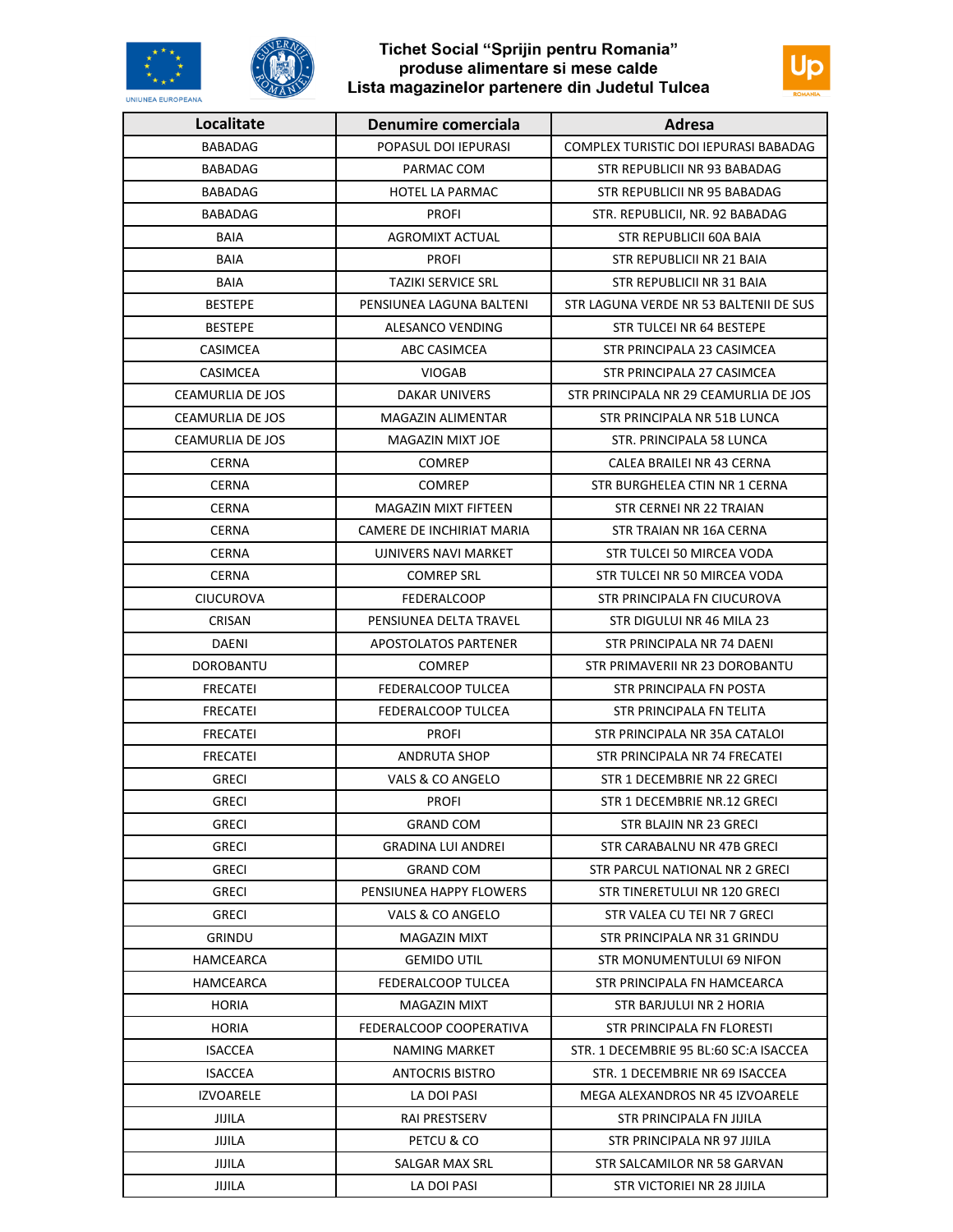



| <b>UNIUNEA EUROPEANA</b> |                            |                                       |  |
|--------------------------|----------------------------|---------------------------------------|--|
| Localitate               | Denumire comerciala        | <b>Adresa</b>                         |  |
| <b>JURILOVCA</b>         | <b>MILICOM</b>             | STR PORTULUI NR 6 JURILOVCA           |  |
| <b>JURILOVCA</b>         | <b>PROFI</b>               | STR PRINCIPALA FN JURILOVCA           |  |
| LUNCAVITA                | PENSIUNEA DRUMUL TEILOR    | STR DRUMUL TEILOR NR 50BIS LUNCAVITA  |  |
| LUNCAVITA                | PENSIUNEA SILVA            | STR VALEA FAGILOR NR 36 LUNCAVITA     |  |
| LUNCAVITA                | CONSTRUCTII IORGA AUREL    | STR VALEA FAGILOR NR 89 LUNCAVITA     |  |
| <b>MACIN</b>             | <b>GRAND COM</b>           | I.H.RADULESCU BL N2 PARTER MACIN      |  |
| <b>MACIN</b>             | ANA & CORNEL               | STR 1 DECEMBRIE BL 16 MACIN           |  |
| <b>MACIN</b>             | VALS & CO ANGELO           | STR 1 DECEMBRIE NR 38 MACIN           |  |
| <b>MACIN</b>             | <b>PROFI</b>               | STR 1 DECEMBRIE NR 40 MACIN           |  |
| <b>MACIN</b>             | VALS & CO ANGELO           | STR 1 DECEMBRIE NR 78 MACIN           |  |
| <b>MACIN</b>             | PENNY MARKET               | STR BRAILEI NR 2A MACIN               |  |
| <b>MACIN</b>             | VALS & CO ANGELO           | STR VANATORI NR 8 MACIN               |  |
| <b>MAHMUDIA</b>          | <b>MARRELY MULTICOM</b>    | STR SALSOVIEI NR 58 MAHMUDIA          |  |
| MAHMUDIA                 | <b>PROFI</b>               | STR TULCEA NR 8D MAHMUDIA             |  |
| <b>MALIUC</b>            | CAMERE DE INCHIRIAT SPRING | <b>B-DUL DECEBAL NR 2 MALIUC</b>      |  |
| MIHAIL KOGALNICEANU      | MAGAZIN 7                  | MIHAI EMINESCU 92 MIHAIL KOGALNICEANU |  |
| <b>MUNICIPIUL TULCEA</b> | PENSIUNEA ANDA             | ALEEA FORESTIERULUI NR 13 TULCEA      |  |
| <b>MUNICIPIUL TULCEA</b> | LIDAS SRL                  | ELENA DOAMNA NR 45 TULCEA             |  |
| MUNICIPIUL TULCEA        | MAGAZINUL NR 6             | ETERNITATII NR 27 TULCEA              |  |
| MUNICIPIUL TULCEA        | <b>MAGAZINUL NR 5</b>      | ING IVANOV DUMITRU NR 22 TULCEA       |  |
| MUNICIPIUL TULCEA        | LIDAS SRL                  | <b>ISACCEI 73 TULCEA</b>              |  |
| MUNICIPIUL TULCEA        | SELAR MIXT SRL             | MISTRETULUI NR 10 TULCEA              |  |
| MUNICIPIUL TULCEA        | LIDAS SRL                  | NICOLAE BALCESCU NR 25 TULCEA         |  |
| MUNICIPIUL TULCEA        | TRANSMAR ALIMENTARA        | STR ALBA IULIA NR 8 TULCEA            |  |
| MUNICIPIUL TULCEA        | LA 2 PASI                  | STR ALEXANDRU CEL BUN NR 77 TULCEA    |  |
| MUNICIPIUL TULCEA        | <b>DM DROGERIE</b>         | STR BARAJULUI FN TULCEA               |  |
| MUNICIPIUL TULCEA        | LIDAS                      | STR CONSTRUCTORILOR BL Z10 TULCEA     |  |
| MUNICIPIUL TULCEA        | LA DOI PASI                | STR GAVRILOV CORNELIU NR 298A TULCEA  |  |
| MUNICIPIUL TULCEA        | <b>STACOR</b>              | STR GAVRILOV CORNELIU NR 298A TULCEA  |  |
| <b>MUNICIPIUL TULCEA</b> | <b>PROFI</b>               | STR GAVRILOV CORNELIU NR 91 TULCEA    |  |
| <b>MUNICIPIUL TULCEA</b> | <b>JUDEANU &amp; COMP</b>  | STR GLORIEI NR 38 TULCEA              |  |
| <b>MUNICIPIUL TULCEA</b> | <b>PROFI</b>               | STR ISACCEI NR 45 TULCEA              |  |
| MUNICIPIUL TULCEA        | DONA 328 TULCEA 3          | STR ISACCEI NR 57 BL 126 TULCEA       |  |
| <b>MUNICIPIUL TULCEA</b> | DONA 226 TULCEA 2          | STR ISACCEI NR 81 BL U2 TULCEA        |  |
| MUNICIPIUL TULCEA        | RACOREANU IONUT ADRIAN     | STR MAHMUDIEI NR 118 TULCEA           |  |
| <b>MUNICIPIUL TULCEA</b> | <b>PROFI</b>               | STR MAHMUDIEI NR 13 BL 148 TULCEA     |  |
| MUNICIPIUL TULCEA        | <b>JOLLY IMPEX</b>         | STR NEPTUN FN TULCEA                  |  |
| <b>MUNICIPIUL TULCEA</b> | PROFI                      | STR NEPTUN FN TULCEA                  |  |
| <b>MUNICIPIUL TULCEA</b> | ARCOBALENO                 | STR PLOPILOR NR 9 TULCEA              |  |
| MUNICIPIUL TULCEA        | TRANSMAR ALIMENTARA        | STR PODGORIILOR NR 36 BL B1 TULCEA    |  |
| MUNICIPIUL TULCEA        | PRODARTROM                 | STR SILVESTRU NR 32 TULCEA            |  |
| MUNICIPIUL TULCEA        | PENNY MARKET               | STR SPITALULUI NR 9 TULCEA            |  |
| MUNICIPIUL TULCEA        | PROFI                      | STR UNIRII NR 2 TULCEA                |  |
| MUNICIPIUL TULCEA        | PENNY MARKET               | STR VITICULTURII FN TULCEA            |  |
| MUNICIPIUL TULCEA        | LIDAS                      | STR. MIHAI EMINESCU NR 92 TULCEA      |  |
| MUNICIPIUL TULCEA        | LIDAS SRL                  | STR. PODGORIILOR NR 23 TULCEA         |  |
| <b>MURIGHIOL</b>         | LAGUNA ALBASTRA            | STR LAGUNEI NR 1 MURIGHIOL            |  |